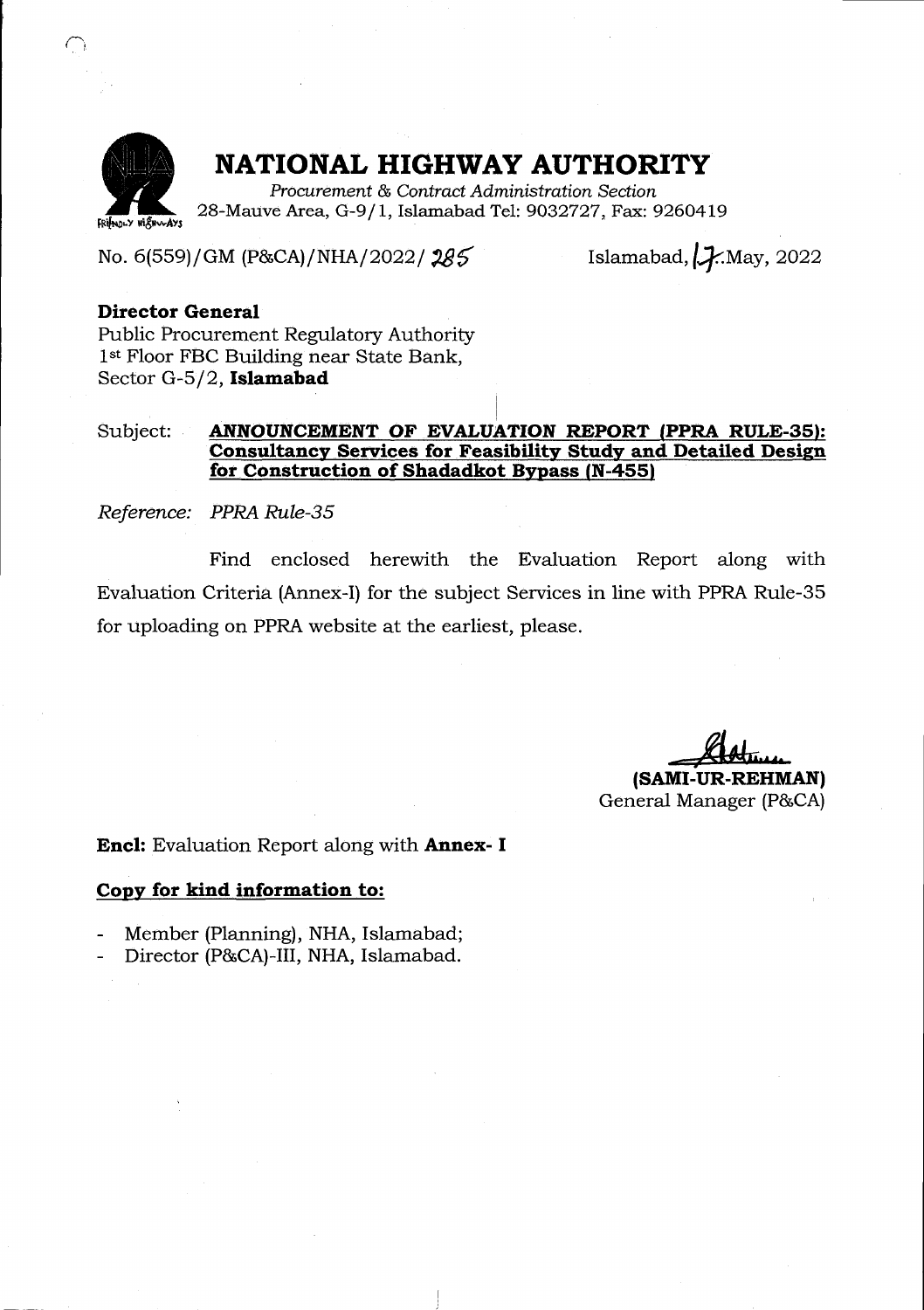### N REPORT (As Per Rule 35 of PP Rules. 2004)

| $\mathbf{1}$ . | Name of Procuring Agency:     | <b>National Highway Authority</b>                                                                                        |
|----------------|-------------------------------|--------------------------------------------------------------------------------------------------------------------------|
| 2.             | Method of Procurement:        | Single Stage Two Envelope Procedure                                                                                      |
| 3.             | Title of Procurement:         | Consultancy Services for Feasibility Study and<br>Detailed Design for Construction of Shadadkot<br><b>Bypass (N-455)</b> |
| 4.             | Tender Inquiry No.:           | 6(559)                                                                                                                   |
| 5.             | PPRA Ref. No. (TSE):          | TS472664E                                                                                                                |
| 6.             | Date & Time of Bid Closing:   | 14 <sup>th</sup> March, 2022 at 1130 hours local time                                                                    |
| 7.             | Date & Time of Bid Opening:   | 14th March, 2022 at 1200 hours local time                                                                                |
| 8.             | No of Bids Received:          | Three (03) Proposals were received                                                                                       |
| 9.             | Criteria for Bid Evaluation:  | Criteria of Bid Evaluation is attached at Annex-I                                                                        |
| 10.            | Details of Bid(s) Evaluation: | As below                                                                                                                 |

|                                                                                                                                                                                                                      |                                        | <b>Marks</b>                           |                           |                                            | <b>Rule/Regulation/</b><br>SBD**/Policy/<br><b>Basis for Rejection</b><br>/ Acceptance as<br>per Rule 35 of PP<br><b>Rules, 2004.</b> |  |
|----------------------------------------------------------------------------------------------------------------------------------------------------------------------------------------------------------------------|----------------------------------------|----------------------------------------|---------------------------|--------------------------------------------|---------------------------------------------------------------------------------------------------------------------------------------|--|
| <b>Name of Bidder</b>                                                                                                                                                                                                | <b>Technical</b><br>(if<br>applicable) | <b>Financial</b><br>(if<br>applicable) | Total<br>(out of<br>1000) | <b>Evaluated</b><br>$Cost (EC)^*$<br>(PKR) |                                                                                                                                       |  |
| M/s Finite Engineering<br>1)<br>(Pvt.) Ltd. in JV with M/s<br>Hussain<br>Engineering<br>Services & in Association<br>M/s<br>National<br>with<br>Infrastructure<br>Engineering<br>Services<br>(NIES) (Sub-Consultant) | 610                                    | 200                                    | 810                       | 12,817,733                                 | Top scoring firm in<br>combined evaluation<br>(PPRA Rule 36(b)<br>(ix))                                                               |  |
| $2)$ M/s<br>Umer<br>Munshi<br>Associates in<br>JV with<br>M/s<br>M/s<br>Concept<br>Planning & Engineering<br>Services (CPES)                                                                                         | 584                                    | 20                                     | 604                       | 126,279,932                                | 2 <sup>nd</sup>                                                                                                                       |  |
| 3) M/s AI Engineers (Pvt.)<br>Ltd. in JV with M/s New<br>Non-<br>Vision<br>Engineering<br>Financial Proposal not opened<br>Responsive<br>Consultants and<br>M/s<br><b>Actrow Consultants</b>                         |                                        |                                        |                           |                                            | PPRA Rule 36(b) (v)                                                                                                                   |  |

Consultancy Services for Feasibility Study and Detailed Design for Construction of Shadadkot Bypass (N-455)<br>Page 1 of 2<br>M Page **1** of 2



I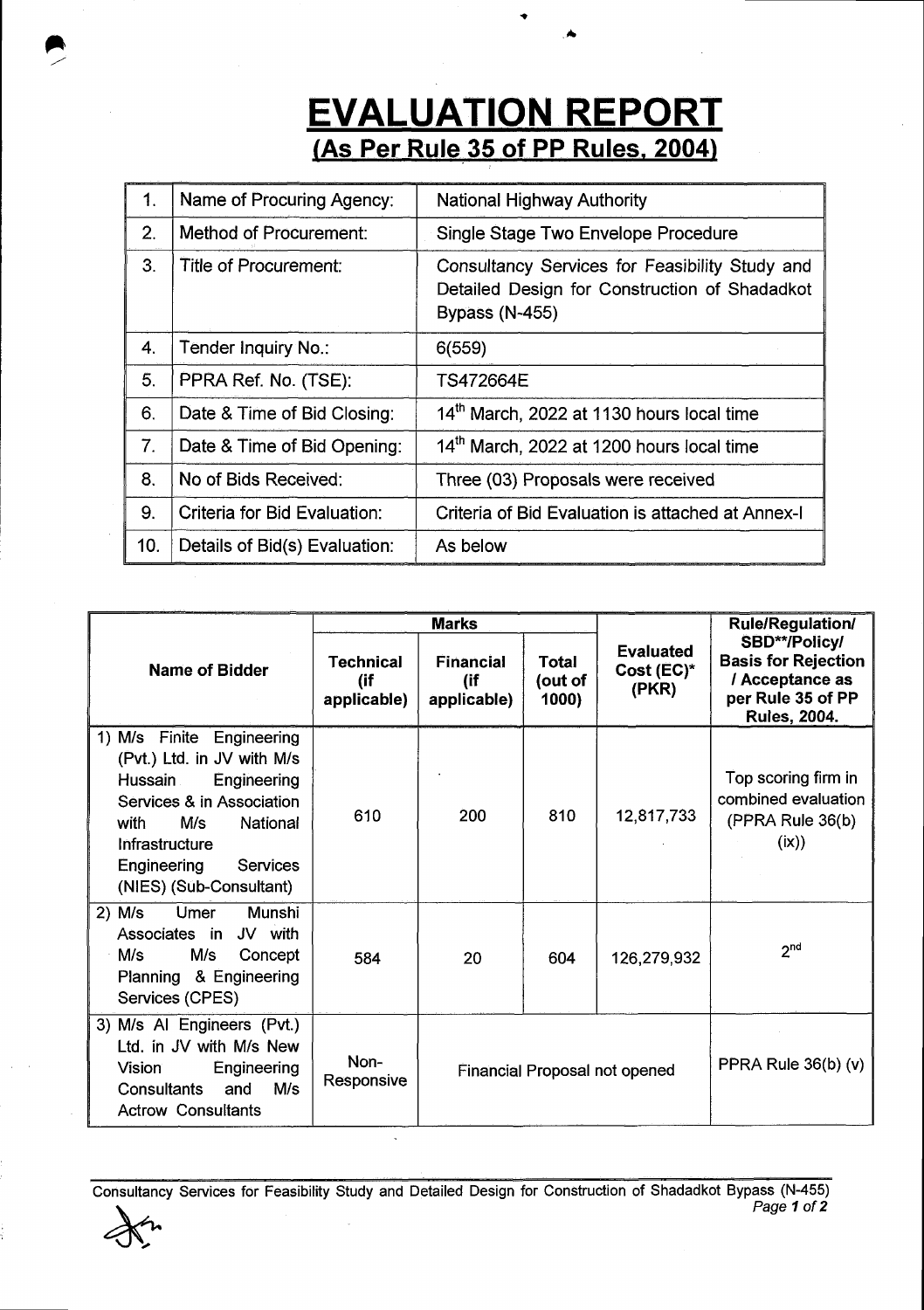## (As Per Rule 35 of PP Rules, 2004) **EVALUATION REPORT**

"EC is the Evaluated Cost used for evaluation purpose and includes only the cost of competitive component (i.e. Remuneration and Direct Non-Salary Cosf) and is exclusive of Provisional Sum, Contingency and lndirect Taxes.

Top Ranked Bidder: M/s Finite Engineering (Pvt.) Ltd. in JV with M/s Hussain Engineering Seruices & in Association with M/s National Infrastructure Engineering (Sub-Gonsultant) Services (NIES)

11. Any other additional/supporting information, the procuring agency may like to share: The Procurement was carried out in line with PPRA Rules & Regulations. The bidding was done on QCBS method with 80:20 Technical to Financial Proposals ratio. The Contract is being awarded to M/s Finite Engineering (Pvt.) Ltd. in JV with M/s Hussain Engineering Services & in Association with M/s National Infrastructure Engineering Services (NIES) (Sub-Consultant) at evaluated financial proposal of Pak. Rs. 14,868,5701-.

Signature:...

I

General Manager (p&CA) Official Stamp: National Highway Authority... \*\*Standard Bidding Documents (SBD).

Corsuitancy Services for Feasibility Study and Detaited Design for Construction of Shadadkot Bypass (N-455) Page 2 of 2  $\chi$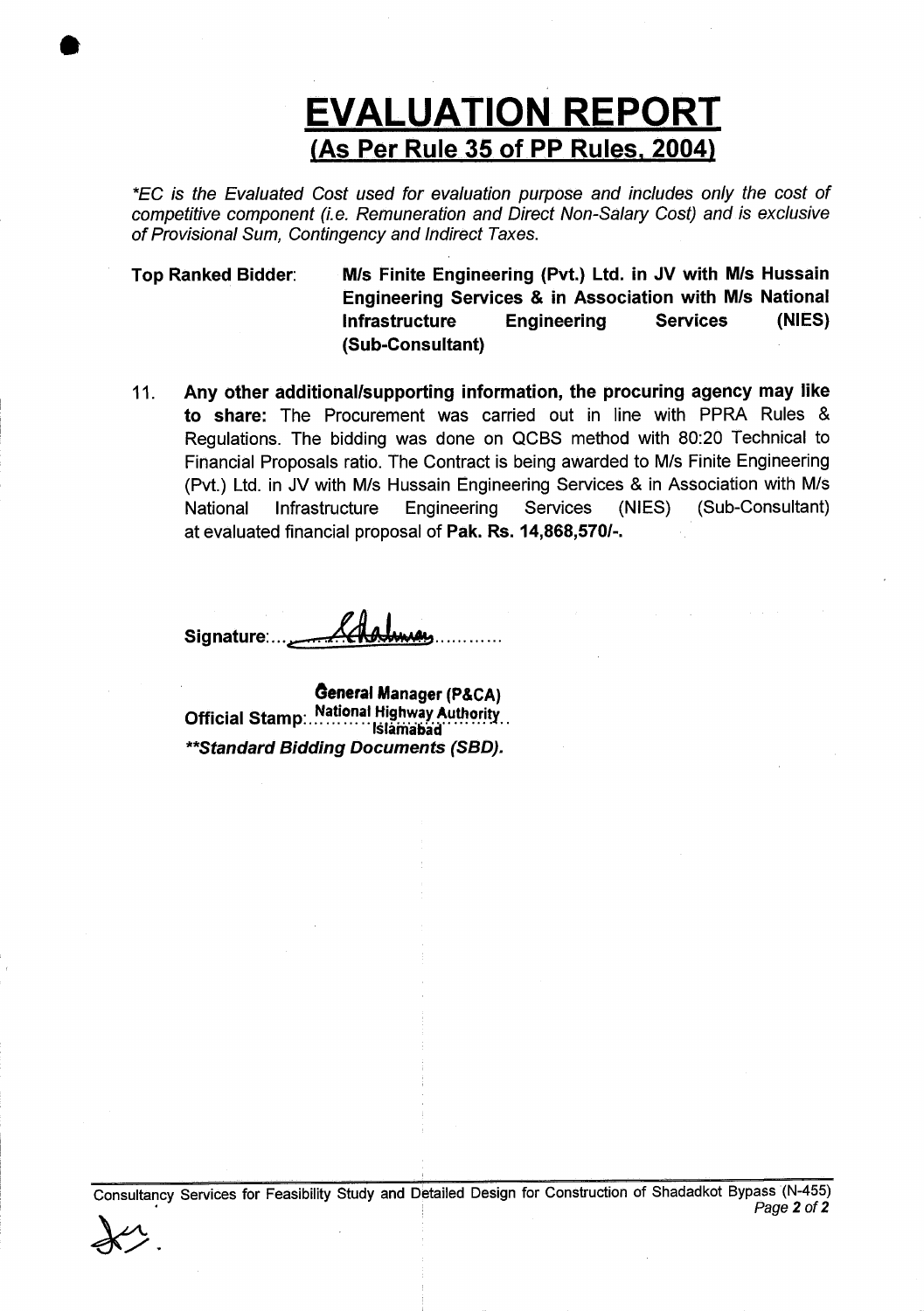# **National Highway Authority**



Annex-I

## Criteria

### FOR

## **Bid Evaluation**

## **Consultancy Services for Feasibility Study** and Detailed Design for Construction of **Shadadkot Bypass (N-455)**

## **May, 2022**

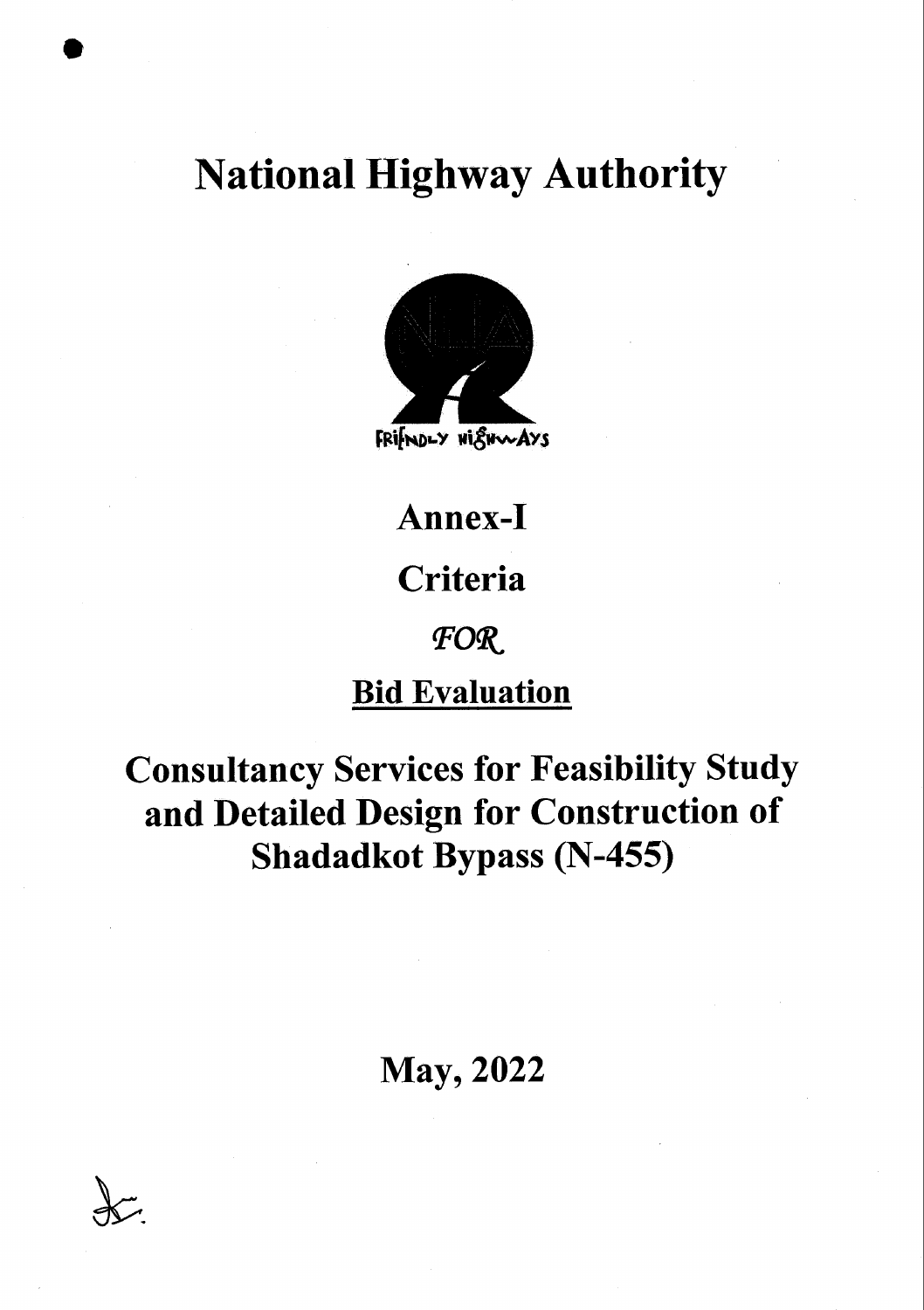Say No to Corruption

**Summary Evaluation Sheet** 

#### SUMMARY EVALUATION SHEET FOR FULL TECHNICAL PROPOSALS (QCBS)

| <u>e de la capital de la propincia de la propincia de la capital de la capital de la capital de la capital de la</u><br>EVALUATION CRITERIA | 31<br>Max.                    | Firm 1 |  | Firm 2        |       |
|---------------------------------------------------------------------------------------------------------------------------------------------|-------------------------------|--------|--|---------------|-------|
|                                                                                                                                             | Rating<br>Weightage.<br>Score |        |  | <b>Rating</b> | Score |
| 1. Firms Experience                                                                                                                         | 100                           |        |  |               |       |
| General Experience in road Transport Sector                                                                                                 | 25                            |        |  |               |       |
| Specific Experience related to particular Assignment                                                                                        | 75                            |        |  |               |       |
| 2. Approach and Methodology                                                                                                                 | 250                           |        |  |               |       |
| 2-a. Appreciation of the Project                                                                                                            | 70                            |        |  |               |       |
| (i) Evidence of Site Visit with Photographs                                                                                                 | (30)                          |        |  |               |       |
| (ii) Clarity of appreciation                                                                                                                | (20)                          |        |  |               |       |
| (iii) Comprehensiveness of appreciation                                                                                                     | (20)                          |        |  |               |       |
| 2-b. Problem Statement/ understanding of objectives                                                                                         | 50                            |        |  |               |       |
| <b>Identification of Problems/Objectives</b><br>(i)                                                                                         | (30)                          |        |  |               |       |
| (ii) Components of Proposed Services                                                                                                        | (20)                          |        |  |               |       |
| 2-c. Methodology                                                                                                                            | 80                            |        |  |               |       |
| (i) Proposed Solutions for this Project                                                                                                     | (30)                          |        |  |               |       |
| (ii) Quality of Methodology                                                                                                                 | (20)                          |        |  |               |       |
| (iii) Conciseness, clarity and completeness of proposal                                                                                     | (30)                          |        |  |               |       |
| 2-d. Suggested Changes for Improvement in TOR                                                                                               | 10                            |        |  |               |       |
| 2-e. Work Program                                                                                                                           | 20                            |        |  |               |       |
| 2-f. Staffing Schedule                                                                                                                      | 20                            |        |  |               |       |
| 3. Key Personnel                                                                                                                            | 450                           |        |  |               |       |
| Firm affidavit for presence of personnel                                                                                                    | 25                            |        |  |               |       |
| Team Leader/ Senior Highway Engineer                                                                                                        | 180                           |        |  |               |       |
| ii.<br><b>Structural Engineer</b>                                                                                                           | 100                           |        |  |               |       |
| iii. Pavement Engineer                                                                                                                      | 75                            |        |  |               |       |
| iv. Transport Economist                                                                                                                     | 70                            |        |  |               |       |
| 4. Performance Certification from clients                                                                                                   | 75                            |        |  |               |       |
| Affidavit on stamp paper duly attested by the Oath Commissioner regarding non-blacklisting                                                  |                               |        |  |               |       |
| 5. Present Commitments (current engagement and available strength - justification)                                                          | 50                            |        |  |               |       |
| 6. Transfer of Knowledge (Methodology/ Plans)                                                                                               |                               |        |  |               |       |
| <b>TOTAL:</b>                                                                                                                               | 1000                          |        |  |               |       |

Execllent - 100% Very Good - 90-99% Above Average - 80-89% Average - 70-79% Below Average - 1-69% Non-complying - 0%,

Maximum Weightage rating / 100. Minimum qualifying score is 70% or 700 marks. icore:

Consultancy Services for Feasibility Study and Detailed Design for Construction of Shadadkot Bypass on (N-455)